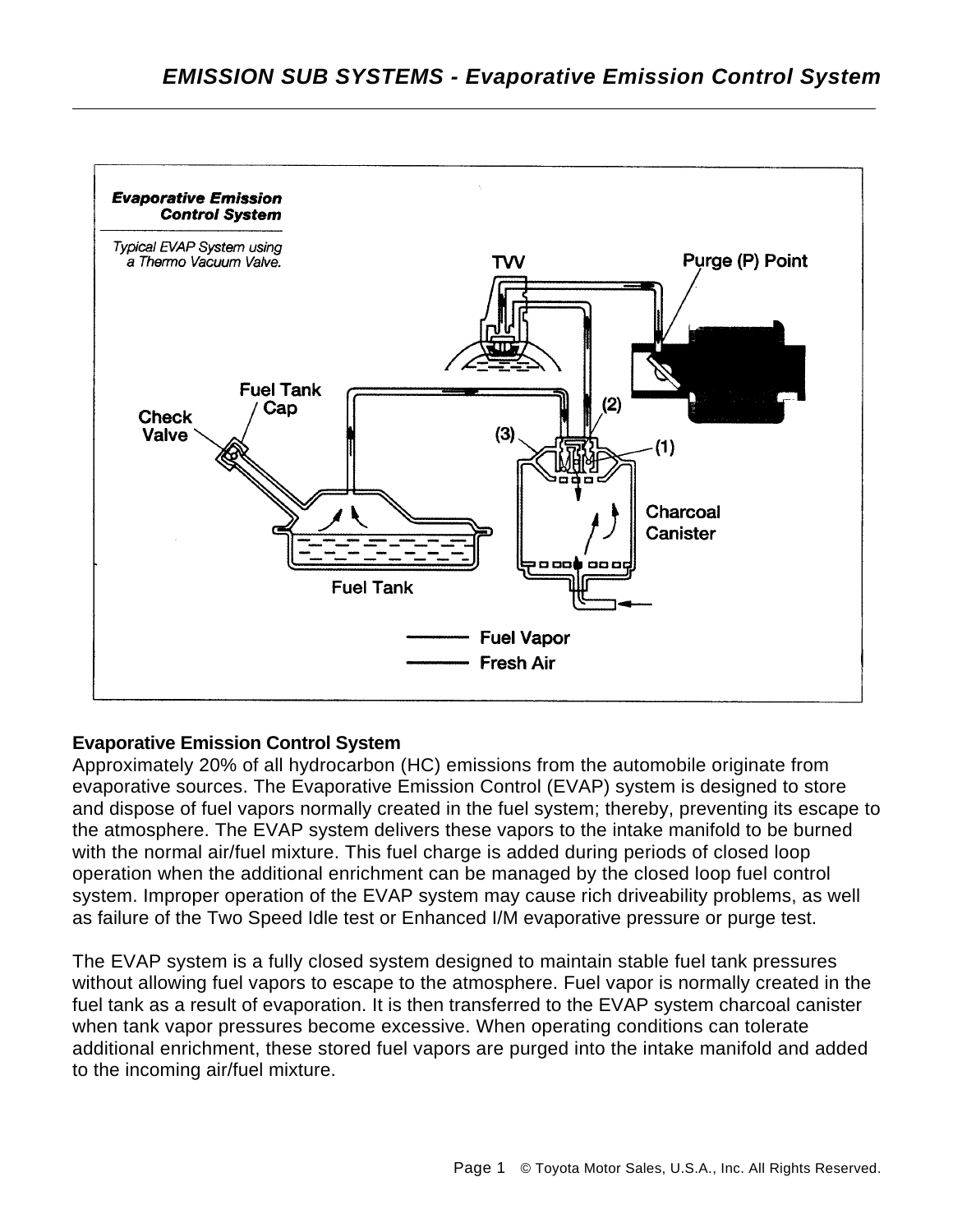Toyota vehicles use two different types of evaporative emission control systems:

- N**on-ECM controlled EVAP systems** use solely mechanical means to collect and purge stored fuel vapors. Typically, these systems use a ported vacuum purge port and a Thermo Vacuum Valve (TVV) to prohibit cold engine operation.
- **ECM controlled EVAP systems** uses a manifold vacuum purge source in conjunction with a duty cycled Vacuum Switching Valve (VSV). This type of EVAP system has the ability to provide more precise control of purge flow volume and inhibit operation.

#### **Non-ECM Controlled EVAP System**

Non-ECM controlled EVAP systems typically use the following components:

• Fuel tank

- Fuel tank cap (with vacuum check valve)
- Charcoal canister (with vacuum & pressure check valves)
- Thermo Vacuum Valve (TVV)
- Ported vacuum purge port (port P; on throttle body)

## EVAP System Operation

Under some conditions, the fuel tank operates under a slight pressure to reduce the possibility of pump cavitation due to fuel vaporization. Pressure is created by unused fuel returning to the tank and is maintained by check valve #2 in the charcoal canister and the check valve in the fuel tank cap.

Under other conditions, as fuel is drawn from the tank, a vacuum can be created in the tank causing it to collapse. This is prevented by allowing atmospheric pressure to enter the tank through check valve #3 in the charcoal canister or the fuel tank cap check valve. The EVAP system is designed to limit maximum vacuum and pressure in the fuel tank in this manner.

When the engine is running, stored fuel vapors are purged from the canister whenever the throttle has opened past the purge port (port P) and coolant temperature is above a certain point (usually around 129' F). Fuel vapors flow from the high pressure area in the canister, past check valve #1 in the canister, through the Thermo Vacuum Valve (TVV), to the low pressure area in the throttle body. Atmospheric pressure is allowed into the canister through a filter located on the bottom of the canister. This ensures that purge flow is constantly maintained whenever purge vacuum is applied to the canister.

When coolant temperature falls below a certain point (usually around 95'F), the TVV prevents purge from taking place by blocking the vacuum signal to check valve #1.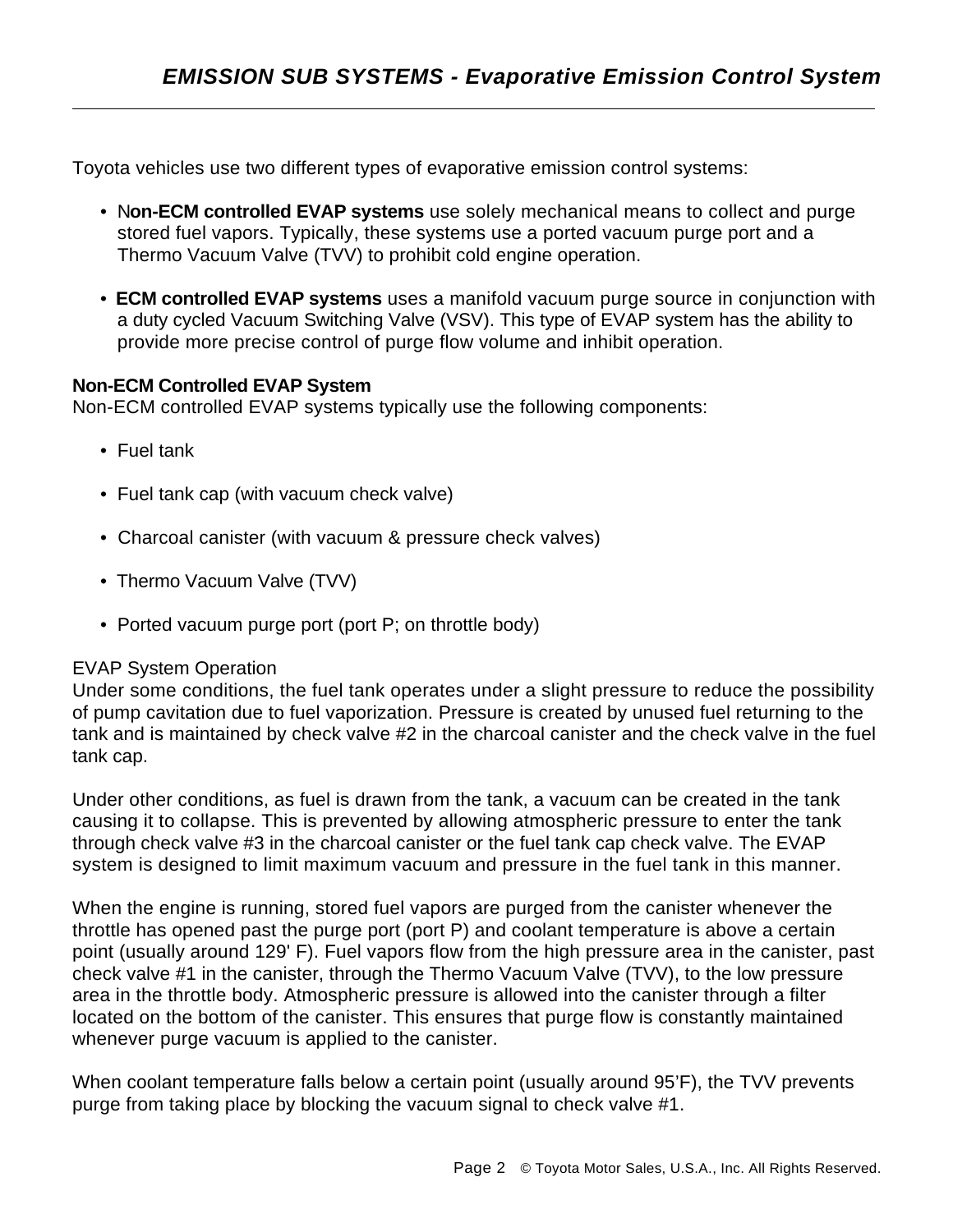

## **ECM Controlled EVAP System Operation**

Introduced on the'95 Avalon for CA, this system is similar to the Non-ECM controlled systems, except that an ECM controlled Vacuum Switching Valve (VSV) is used in place of the Thermo Vacuum Valve (TVV). The VSV is normally closed and duty cycle controlled, which means the ECM rapidly opens and closes the VSV passage to provide precise, variable control of purge flow volume and inhibit operation.

Because this system uses a manifold vacuum purge port, it may provide slight purge flow during idle if conditions can tolerate its enrichment. The ECM uses engine speed, intake air volume, coolant temperature, and oxygen sensor information to control EVAP operation.

## **EVAP Purge System Monitoring**

By monitoring the oxygen sensor and injection pulse width as the canister is being purged, the ECM can detect the reduction of exhaust oxygen content and corresponding decrease in injection pulse width to correct for this momentary rich condition. In this manner, the ECM can detect a failure in the EVAP purge control system and store a DTC to alert the vehicle operator of the malfunction. Purge flow monitoring is only used on '95 and later OBD-II equipped vehicles.

# **EVAP Effect on Emissions and Driveability**

During Two Speed Idle tests, it is not uncommon for vehicles to fail off idle tailpipe tests for excessive CO emissions due to normal evaporative purge cycle operation. It is also possible for the charcoal canister to become saturated with liquid fuel to the degree that it becomes unserviceable.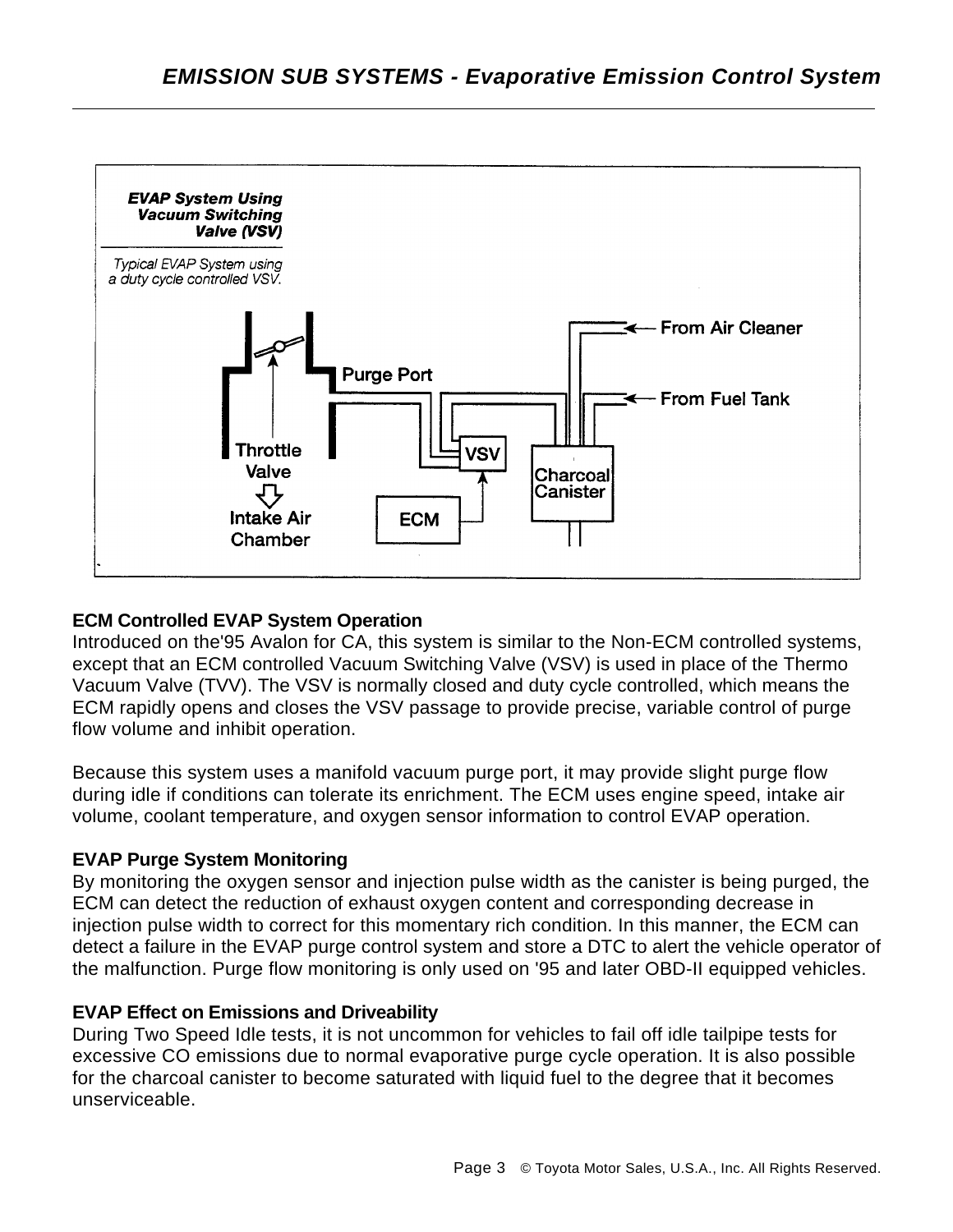To avoid emissions failures due to normal evaporative emissions purge cycle, the vehicle should not be tested after long hot soak periods, prolonged idle or after having been left in sitting in the sun on a hot day. All of these conditions will cause large amounts of fuel vapor to store in the charcoal canister. To put the EVAP system through it's normal purge cycle, the vehicle can be driven at highway speeds for five minutes. This should purge any vapor from the canister which would normally accumulate during the above mentioned conditions.

If the canister continues to cause high CO emissions after a normal purge cycle has been performed, it is possible that the canister is irrecoverably saturated. If the EVAP is suspected as potential cause of high CO emissions failure or rich driveability problems, the following checks should be made:

- Isolate the EVAP system from the engine intake by removing the purge port hose from throttle body port.
- Test vehicle with EVAP system isolated.

If the EVAP system is determined to be at fault, use procedures in the appropriate Repair Manual to inspect the charcoal canister, filter, check valves, TVV or VSV and the related vacuum plumbing.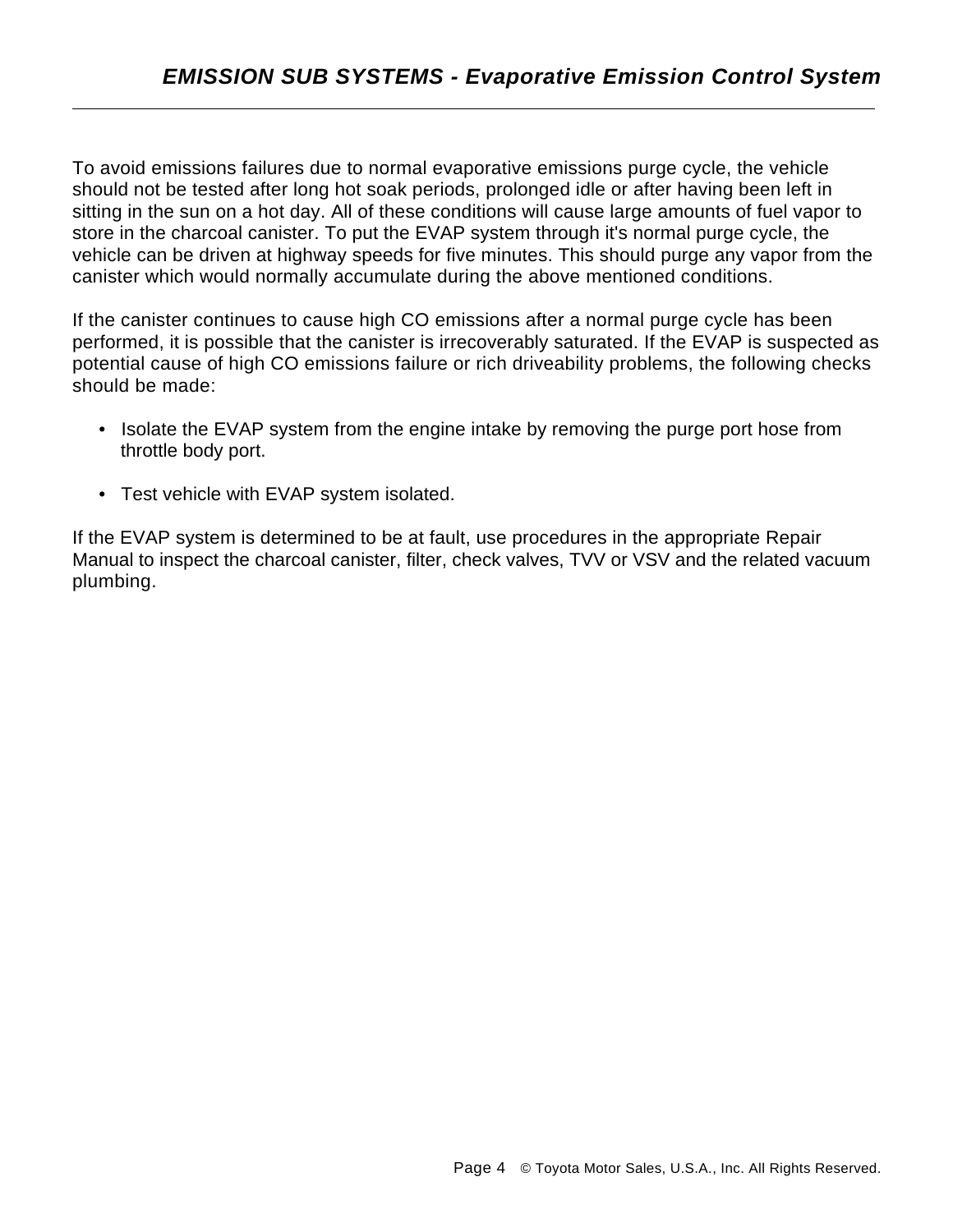#### **Enhanced I/M EVAP Purge and Pressure Test Diagnosis**

Evaporative System Purge and Pressure Tests will be required as a part of Enhanced I/M testing. If the vehicle fails for either purge or pressure, checks can be made to verify the operation and integrity of evaporative control system.

#### **EVAP System Pressure Test Diagnosis**

The Enhanced I/M Evaporative Pressure Test is performed by filling the EVAP vapor line and fuel tank with nitrogen to a pressure of 14 inches of water (approximately 0.5 psi). If the system maintains at least 8 inches of water pressure after 2 minutes, it passes the test.



If the EVAP system fails the pressure test, a leak exists either in the vapor vent line between the canister and tank, the fuel tank itself, or the fuel cap. Visual checks may or may not identify the source of leak(s) in the system; however, you should never pressurize the EVAP system with shop air! Doing this would introduce oxygen into the EVAP system were it could combine with fuel vapors and create a very explosive condition. Secondly, the system is tested at very low pressure which would make accurate, pressure regulation difficult. If the system was accidentally

pressurized beyond this point, severe damage to the system may result.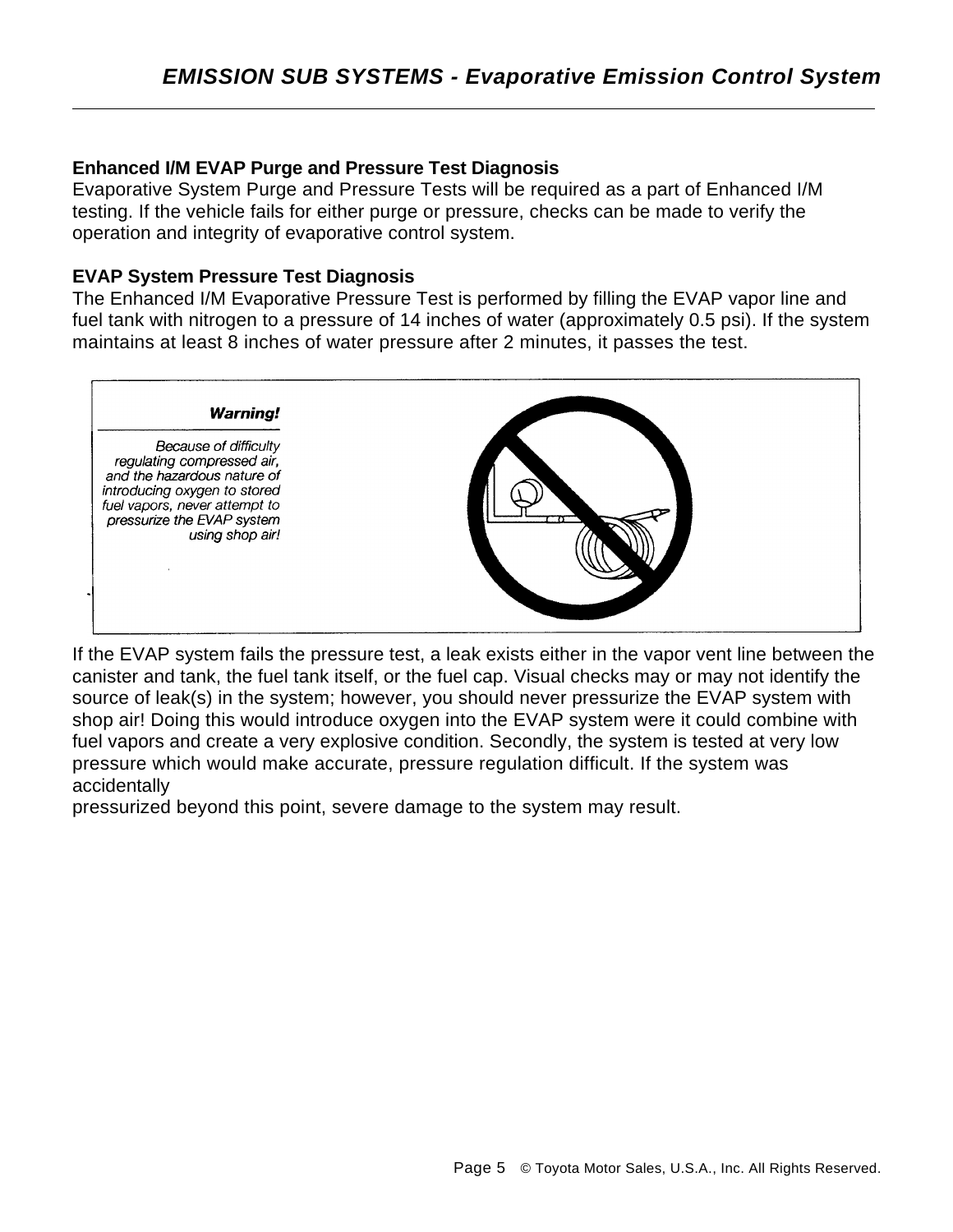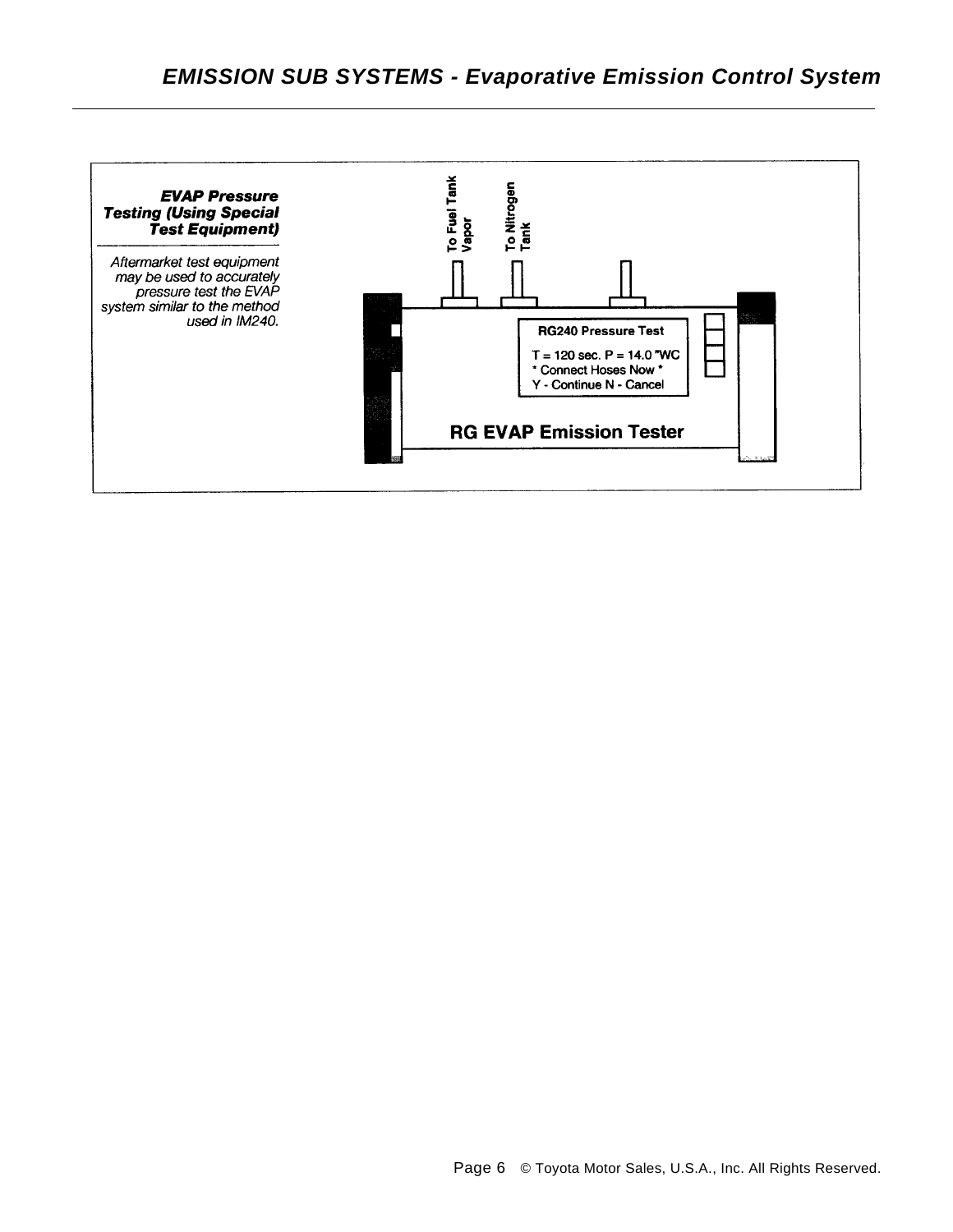## **EVAP Pressure Testing Using Special Test Equipment**

The best way to test and identify leak(s) that cause a pressure test failure is to use special EVAP pressure testing equipment available from aftermarket suppliers. This equipment allows you to perform an actual pressure test, in addition to having features that help you locate the leak. There are many variations and differences between test equipment and procedures, but for the sake of example, here is the test procedure for an EVAP pressure tester that uses pressurized nitrogen gas:

- 1. Disconnect the fuel tank vapor line from the canister and attach the pressure tester to this line.
- Note: The tester may have an adapter that allows you to connect the pressure line between the tank filler neck and the fuel cap.
- 2. Activate the tester and pressurize the line until 14 inches of water pressure is maintained.
- 3. Observe the pressure gauge and note if the pressure begins to drop.
- Note: It is normal for pressure to initially rise or fall slightly then stabilize after a few seconds. This is caused by the initial temperature variation between the nitrogen and EVAP fuel vapors. Once temperatures stabilize, the pressure will equalize if no leak exist.
- 4. If the pressure drops dramatically, listen for leaks from the fuel cap, tank seams, and hoses.
- 5. Check for frayed or cracked hoses, poor connections, damaged fuel tank seams, faulty fuel cap gasket or check valve.
- 6. The leak may be found by spraying the suspected area with soapy water and looking for bubbles.
- 7. Special ultrasonic leak detectors are now available that can "listen" for the exact frequencies caused by these low pressure leaks. Another method uses the exhaust analyzer to check for the escape of fuel vapors (HC) from the leaky part/component.
- Note: The drawback to using the exhaust analyzer is the limited amount of fuel vapors that exist in EVAP system (fuel tank). If the leak is not quickly identified, all HC vapors will escape leaving only a nitrogen (inert gas) leak to locate.
- 8. If the leak cannot be identified by the completion of the test, select the manual mode that provides a constant pressure on the system.
- 9. Once the leaky part/component is identified, perform the needed repair or replacement.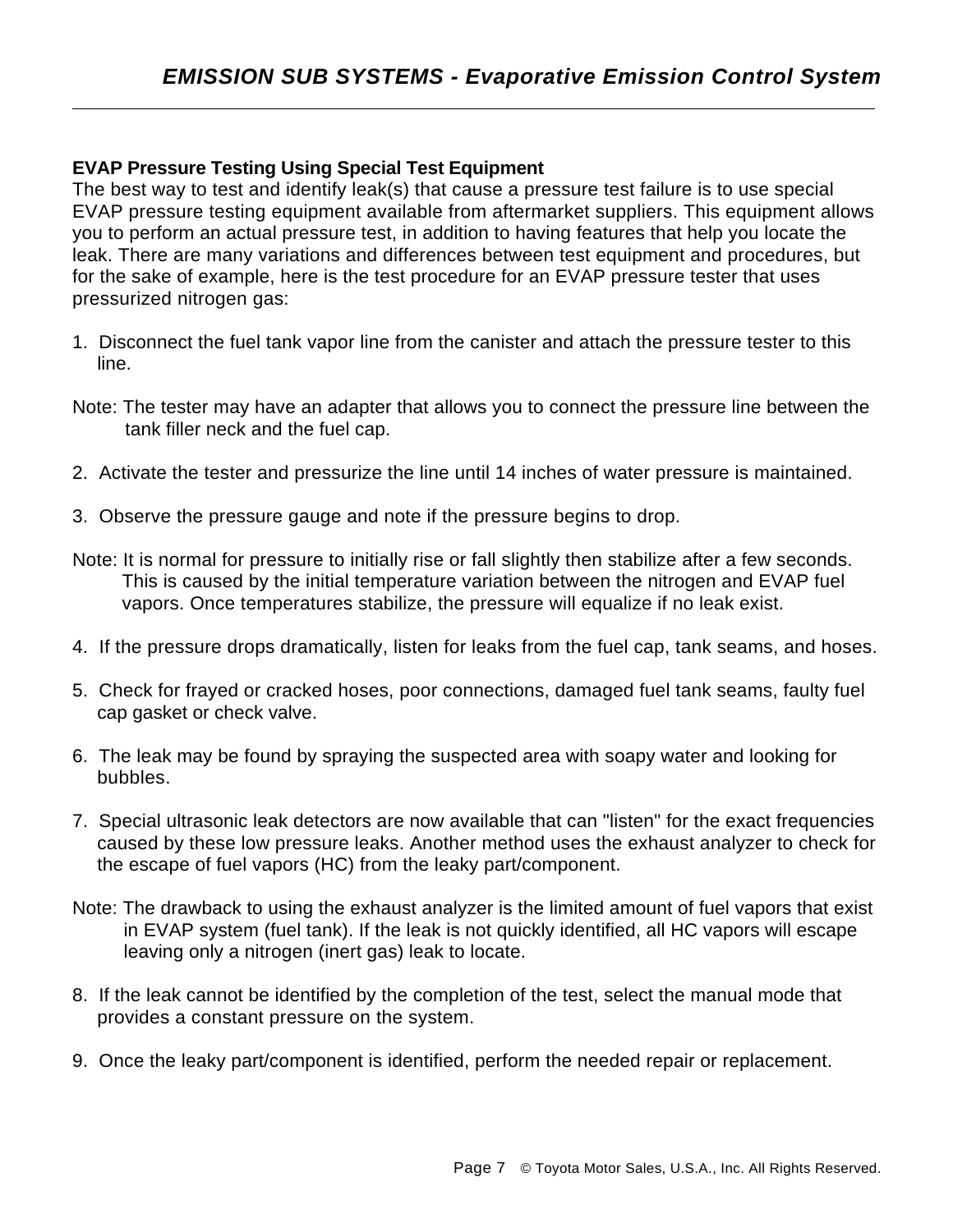## **EVAP Purge Test Diagnosis**

The evaporative purge test is performed during the IM240 transient (drive cycle) test. A flow transducer is placed in series with the purge line between the canister and engine. In order to pass, the system must purge at least 1 liter of flow by the end of the IM240 drive cycle. Toyota vehicles with properly operating EVAP systems normally purge 25 liters or more by the completion of drive cycle.

If the EVAP system fails the purge test, a problem exists with the purge port, the purge hose to the canister, or the charcoal canister itself. Since 1 liter of flow is such a nominal amount, the test really only verifies whether the system is purging or not. There are checks that you can make to confirm vacuum to the canister or the effects of purge flow on the air/fuel mixture; however, the only real way of measure actual flow volume is to use a flow transducer, similar to the one used in the actual purge test.



## E**VAP Purge Test Using Special Equipment**

The most accurate method of checking EVAP purge flow is to check the system in the same manner in which it was tested. EVAP purge flow testers (sometimes combined with pressure testers) are currently available from aftermarket sources and typically operates as follows:

- 1. Precondition the vehicle by running the engine until it reaches operating temperature.
- 2. Connect the tester's flow transducer into the EVAP purge line between the engine and evaporative canister.
- 3. With the engine off, zero the tester to calibrate the purge flow reading.
- 4. Next, with the engine idling, start the timer and observe the purge flow rate and accumulated purge volume on the tester display.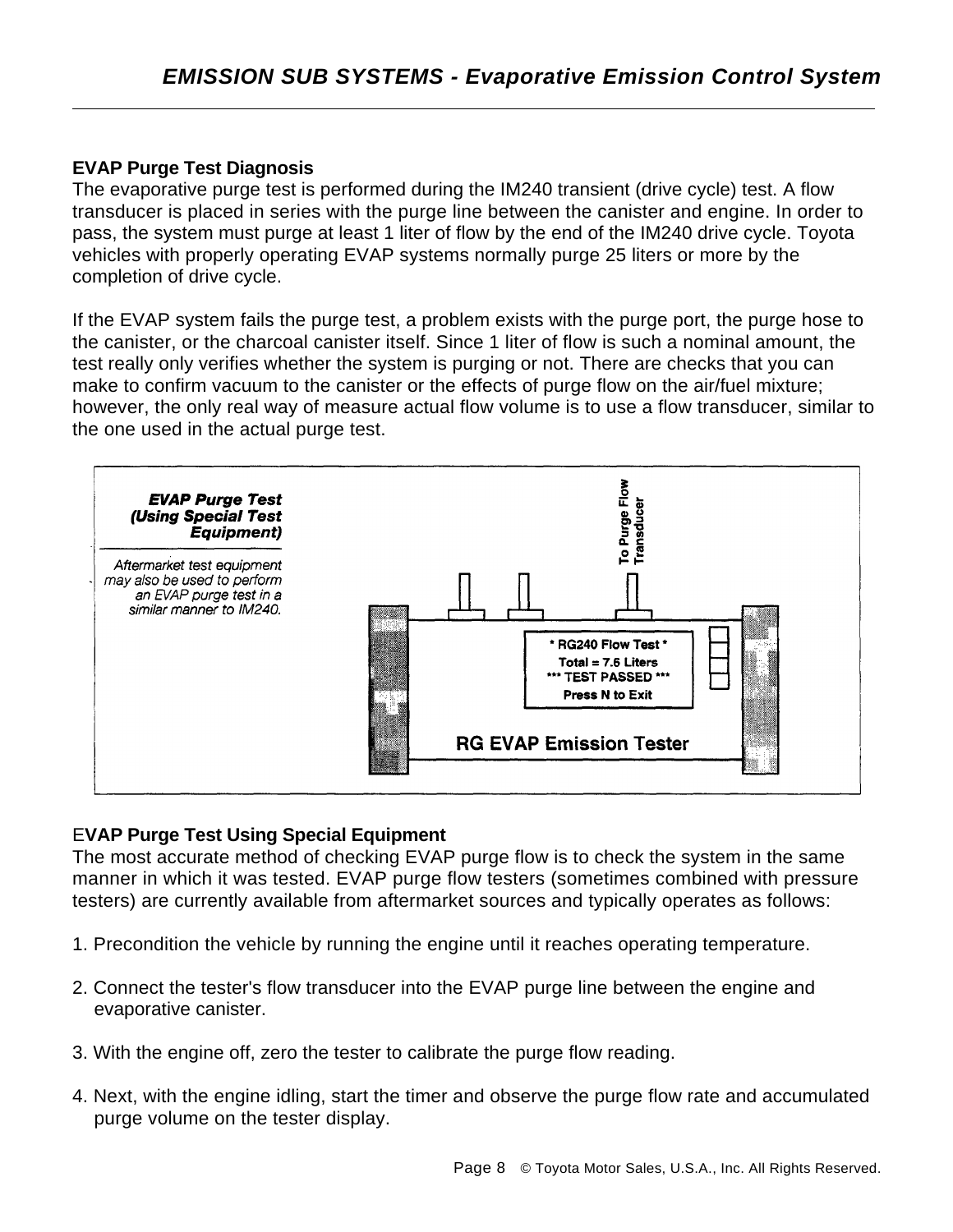**Note:** On TVV equipped systems that use a ported vacuum purge source, no purge should take place during idle, however, on systems using a VSV, the ECM may command a very slight amount of flow during idle.

- 5. Slowly raise engine speed and maintain a steady 2500 rpm. During this period purge flow should increase dramatically and, on a properly functioning EVAP system, 1 liter of flow should be surpassed in a matter of seconds.
- 6. If the system does not flow at least 1 liter within the 240 second test period or it marginally passes the test, perform the following functional checks to help identify the suspect parts or components.
- **Note:** Since most vehicles flow 25 liters or more during the same period, marginal passes should also be checked and repaired since these systems are not functioning properly and will probably fail in future tests.
- 7. Once the problem has been identified and repaired, perform this test again to confirm sufficient improvements in purge volume.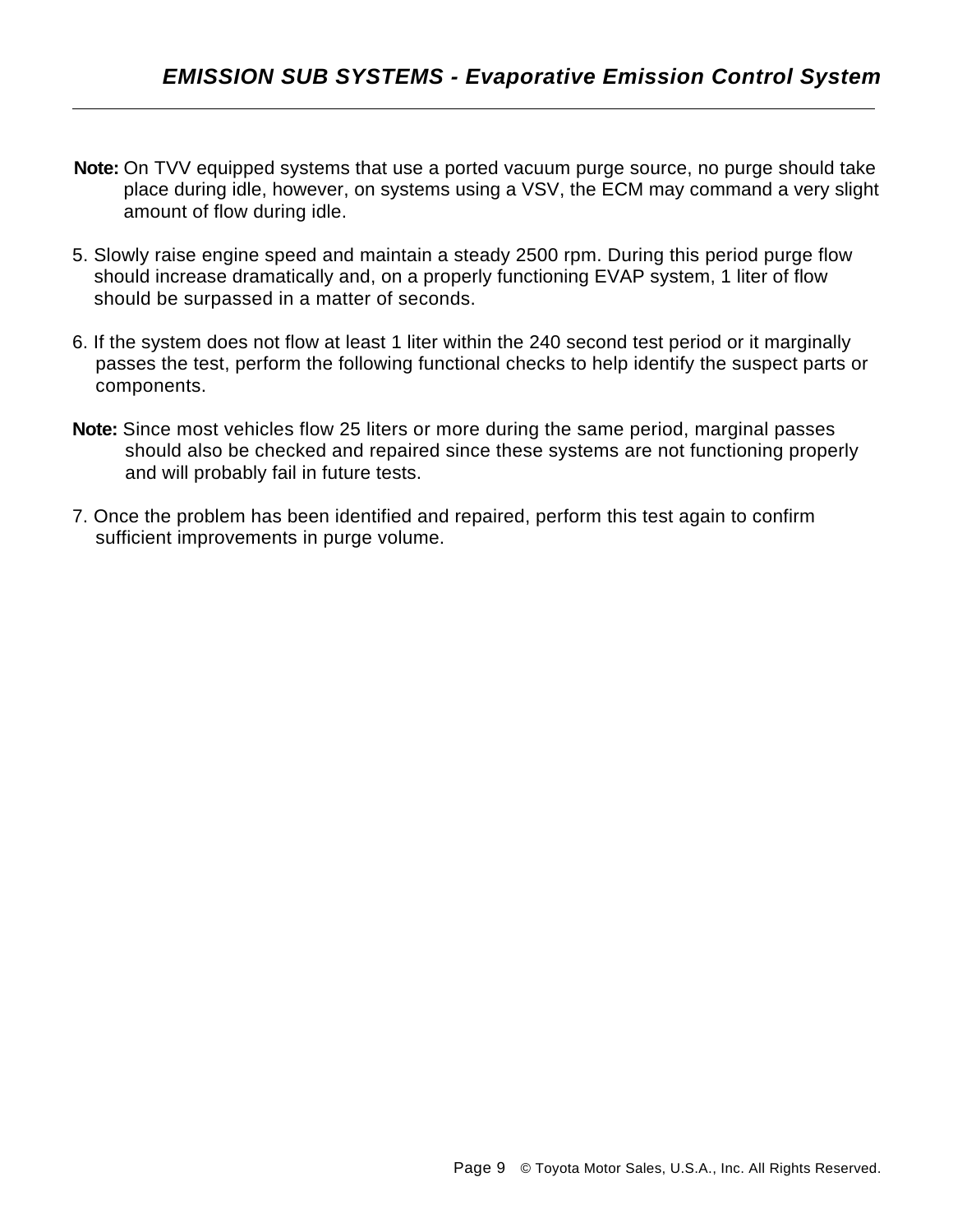## **EVAP System Check**

If the system fails the purge flow test or flows very little, the following Evaporative Emission System Check may help identify problems causing no or low purge flow. The following inspection procedures are for a '95 5S-FE Camry:

- 1. First, visually inspect the fuel tank, fuel cap, canister, lines and connections for any damage, cracks, fuel leakage, or deterioration and repair or replace as necessary.
- 2. Check the canister for a clogged filter or stuck check valve by performing the following:
	- Apply low pressure compressed air (0.68 psi) into the fuel tank vapor port (port A) of the canister and confirm that air flows out from all other canister ports.



Note: Airflow from canister ports is difficult to detect.

• Next, apply low pressure compressed air to the purge port (port B) of the canister and confirm that air does not flow out from any of the other ports.

Note: Replace the canister if a problem is detected with either of the checks above.

• Clean the canister filter by applying air pressure (43 psi) to the tank vapor port (port A) while holding the purge port (port B) closed with your finger.

Note: If carbon blows out during this test replace the canister.